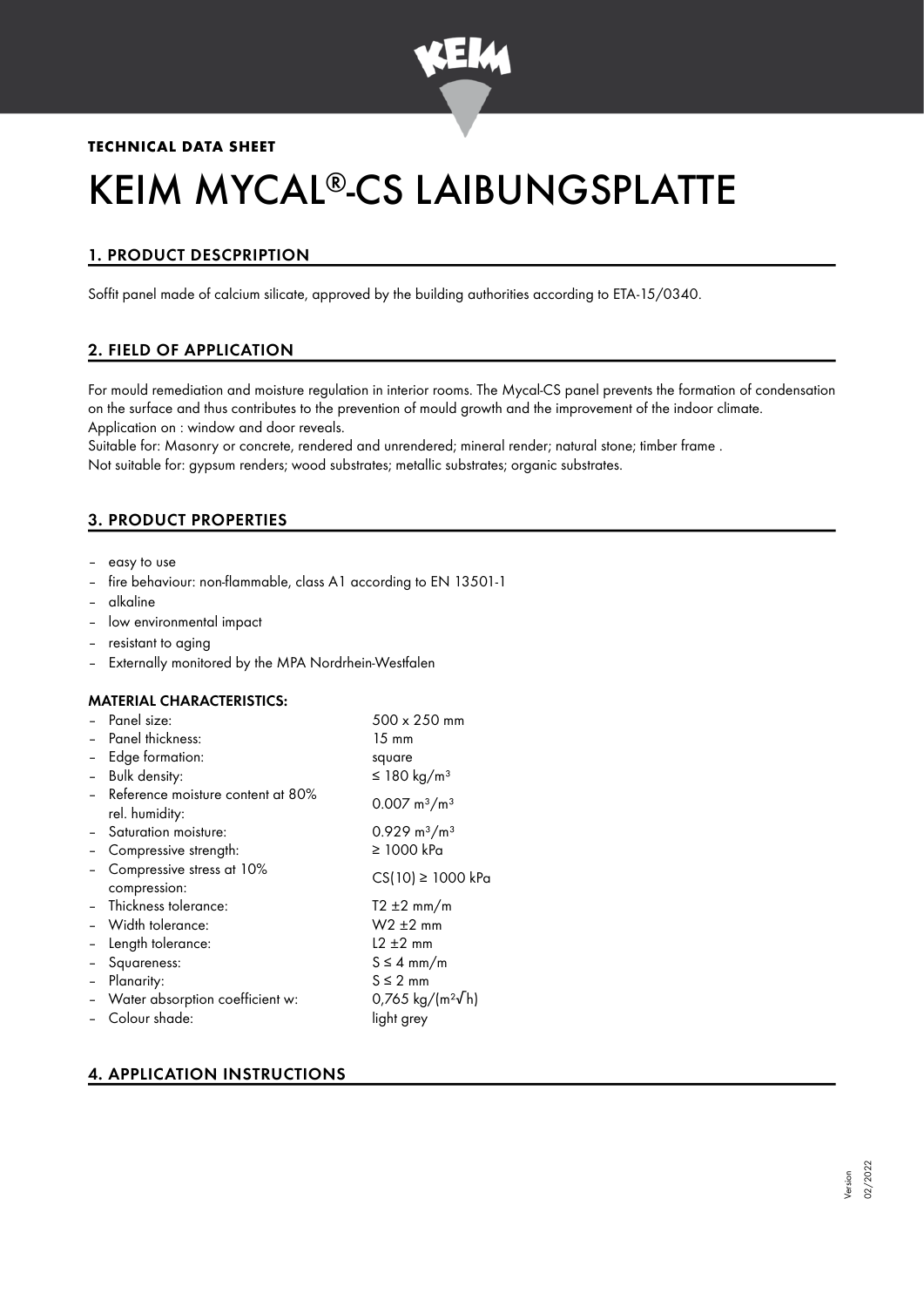#### SUBSTRATE PREPARATION:

The substrate must be strong, dry, clean, sound and free from adhesion-reducing residues and must not be too absorbent. The permanent compatibility of any existing coatings with the adhesive mortar must be examined by an expert. Substrates containing gypsum as well as vapour-tight coatings, wallpapers or similar must be removed. Highly absorbent substrates must be sufficiently prewetted. Unevenness of up to 1 cm/m may be bridged. Larger unevenness must be mechanically levelled or by applying a render in accordance with DIN EN 998-1.

#### APPLICATION:

Cut to size with a fine-toothed saw.

#### GLUING:

All connecting joints are made airtight with a joint sealing tape. An edge insulation strip must be inserted at the connection to floors and moisture-sensitive components. Before applying the adhesive, prewet the insulation panels with approx. 0.75 - 1.0 l water per panel. The panels are butted tightly and glued in a bond from bottom to top. Apply the system-specific adhesive mortar to the entire surface of the insulation panels, to the substrate, or to the insulation panels and the substrate using the floating-buttering method. Push the boards into place. At the edges of the building, the insulation panels are glued offset. General instruction with regard to gluing: Do not apply adhesive to the panel joints. Do not create an insulation panel joint over a joint in the substrate underneath. System supplements are also possible across systems with Multipor Wedge (insulation wedge), Multipor Reveal (reveal panel), Mycal-CS-Dämmkeil (insulation wedge) or Mycal-CS-Laibungsplatte (reveal panel).

## DOWELING:

Check the adhesion of the insulation panels after at least 3 days. Insulation panels that are not bonded or damaged must be replaced. In the case of subsequent tiling work, the panels are additionally fastened through the mesh with suitable screw anchors and finished with another layer of KEIM Universalputz.

#### REINFORCEMENT:

Prime the room-side panel surface of the Mycal-CS panels over the entire surface with a brush or by spraying with either CS-Primer or Mycal-Fix. Allow a waiting time of 24 hours before the next work step. After a sufficient setting time of the adhesive, apply the mixed, system-specific reinforcing mortar evenly to the insulation panels, preferably with a 10 mm toothed trowel. Embed the system-specific KEIM Glasfaser-Gittermatte (glass fibre mesh), overlap the edges by 10 cm and fill wet-in-wet with system-specific reinforcing mortar. The system-specific KEIM Glasfaser-Gittermatte should be embedded in the middle (layer thicknesses up to 6 mm) or in the upper third (layer thicknesses from 6 mm). Thickness of the reinforcement layer should be approx. 4 mm.

## 5. PACKAGING / TECHNICAL DATA

| Panel size [mm]  | Panel thickness [mm] | $m2$ per pallet |
|------------------|----------------------|-----------------|
| $250 \times 500$ |                      |                 |

### 6. STORAGE

| max. storage time       | <b>Storage conditions</b>         |
|-------------------------|-----------------------------------|
| no maximum storage time | drv<br>protect against weathering |

## 7. DISPOSAL

EC WASTE CODE: Waste code: 17 06 04